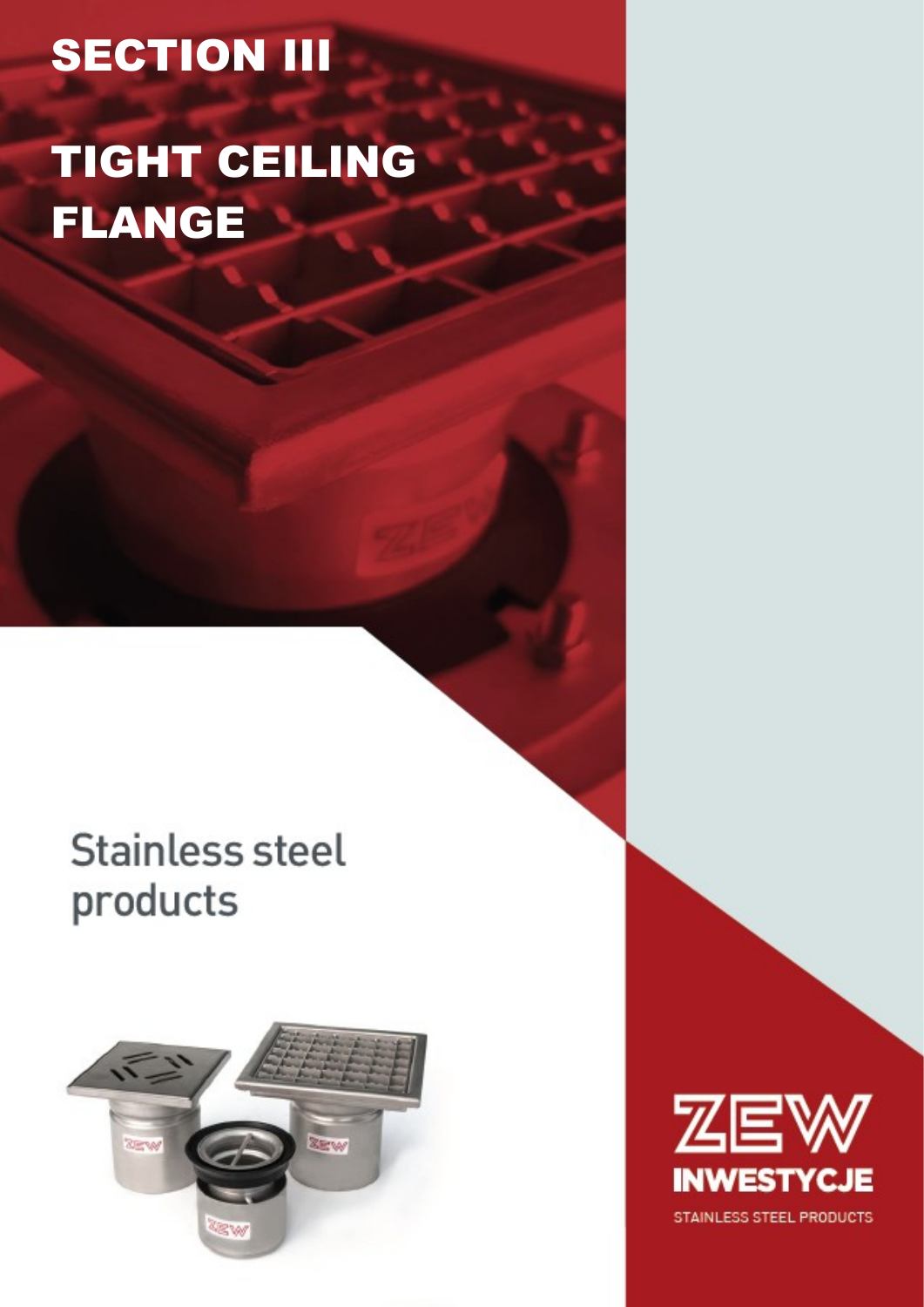**ZEW**<br>Inwestycje PRODUKTY ZE STALI NIERDZEWNEJ

**TABLE OF CONTENTS**

| <b>Product description</b> |  |
|----------------------------|--|
| Tight ceiling flange Ø110  |  |
| Tight ceiling flange Ø160  |  |

Section III – Page 2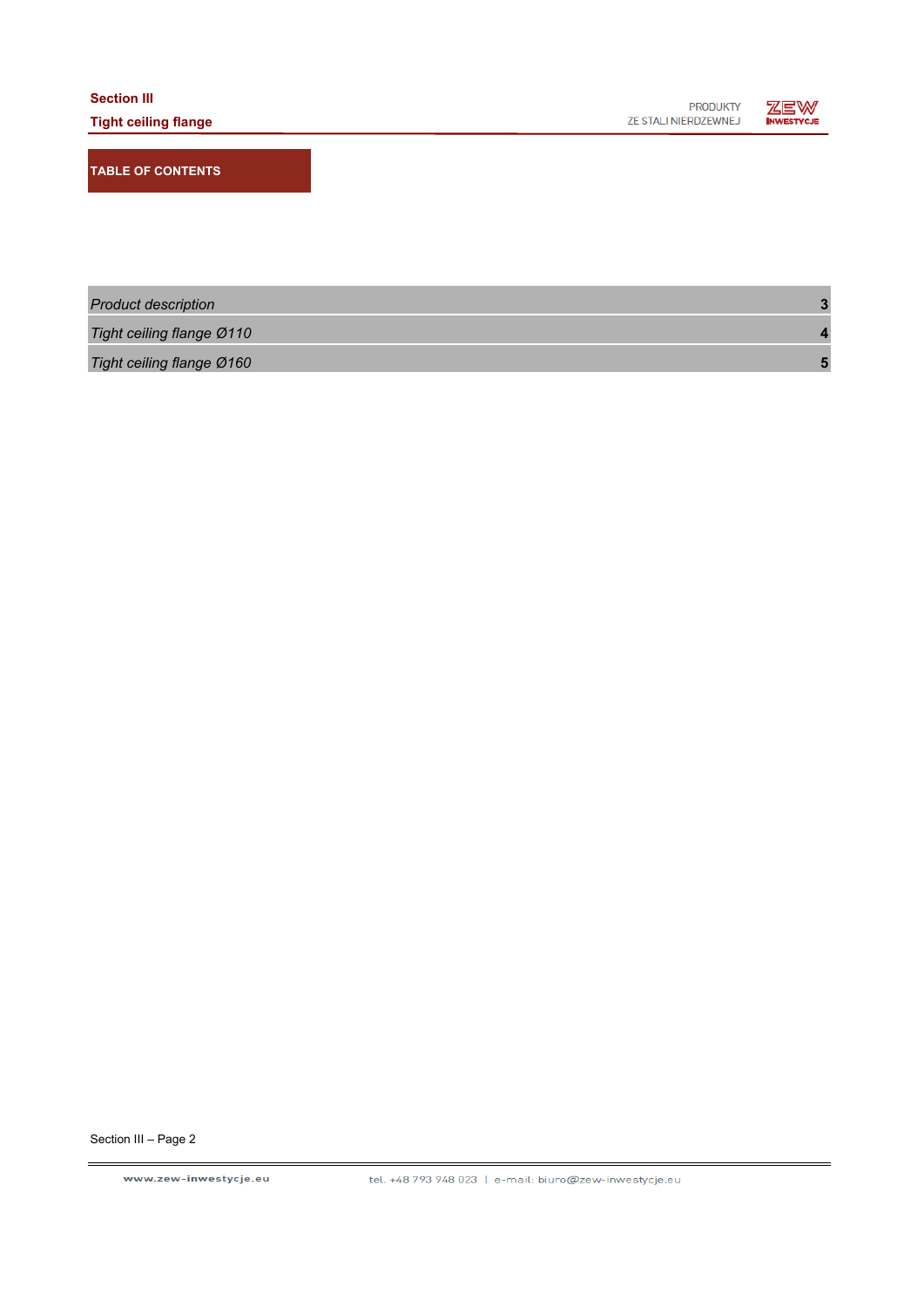**PRODUCT DESCRIPTION**

**ZEW** 





Section III – Page 3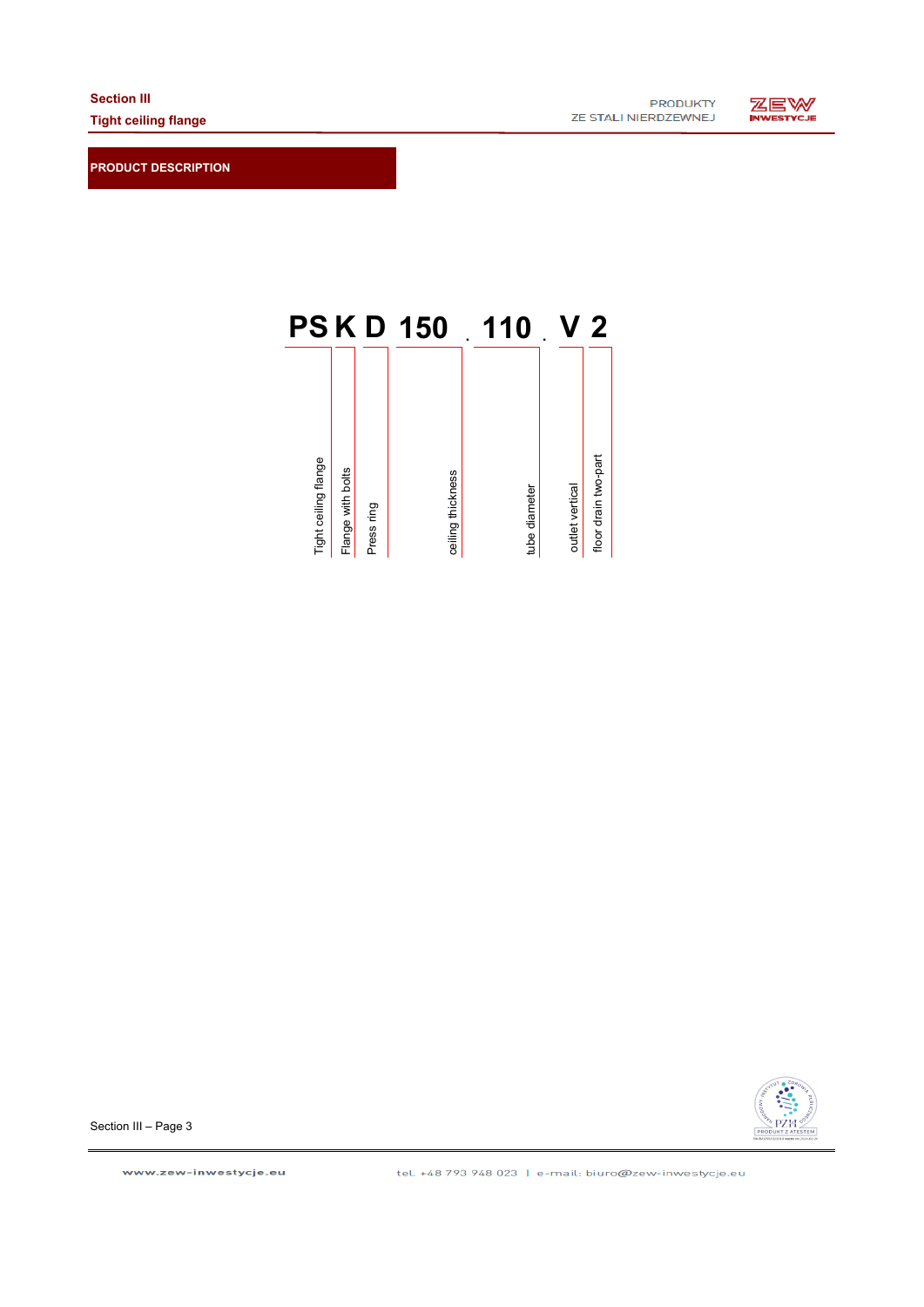#### **Section III**

#### **Tight ceiling flange**



#### **TIGHT CEILING FLANGE-VERTICAL**

 $\pm$ 

 $\mathcal{L}$ 



| Symbol         | catalog number | dimensions [mm] |     |     |     |             |  |
|----------------|----------------|-----------------|-----|-----|-----|-------------|--|
|                |                | н               | h   | DN  | D   | $D_{\rm K}$ |  |
| PSKD150.110.V2 | 01.610.260.0   | 140             | 70  | 110 | 136 | 240         |  |
| PSKD200.110.V2 | 01.611.260.0   | 140             | 130 | 110 | 136 | 240         |  |
| PSKD250.110.V2 | 01.612.260.0   | 140             | 180 | 110 | 136 | 240         |  |
| PSKD300.110.V2 | 01.613.260.0   | 140             | 230 | 110 | 136 | 240         |  |
| PSKD350.110.V2 | 01.614.260.0   | 140             | 280 | 110 | 136 | 240         |  |
| PSKD400.110.V2 | 01.615.260.0   | 140             | 330 | 110 | 136 | 240         |  |
| PSKD450.110.V2 | 01.616.260.0   | 140             | 380 | 110 | 136 | 240         |  |
| PSKD500.110.V2 | 01.617.260.0   | 140             | 430 | 110 | 136 | 240         |  |

*(\*) individual dimensions on request*

#### **CEILING FLANGE COMPONENTS**

*Body with flange Press ring Groove gasket with O-ring*

#### **ELL MATERIAL**

*Stainless Steel AISI 304 or AISI 316*

#### **Edge reinforcement**

*No*

Section III – Page 4

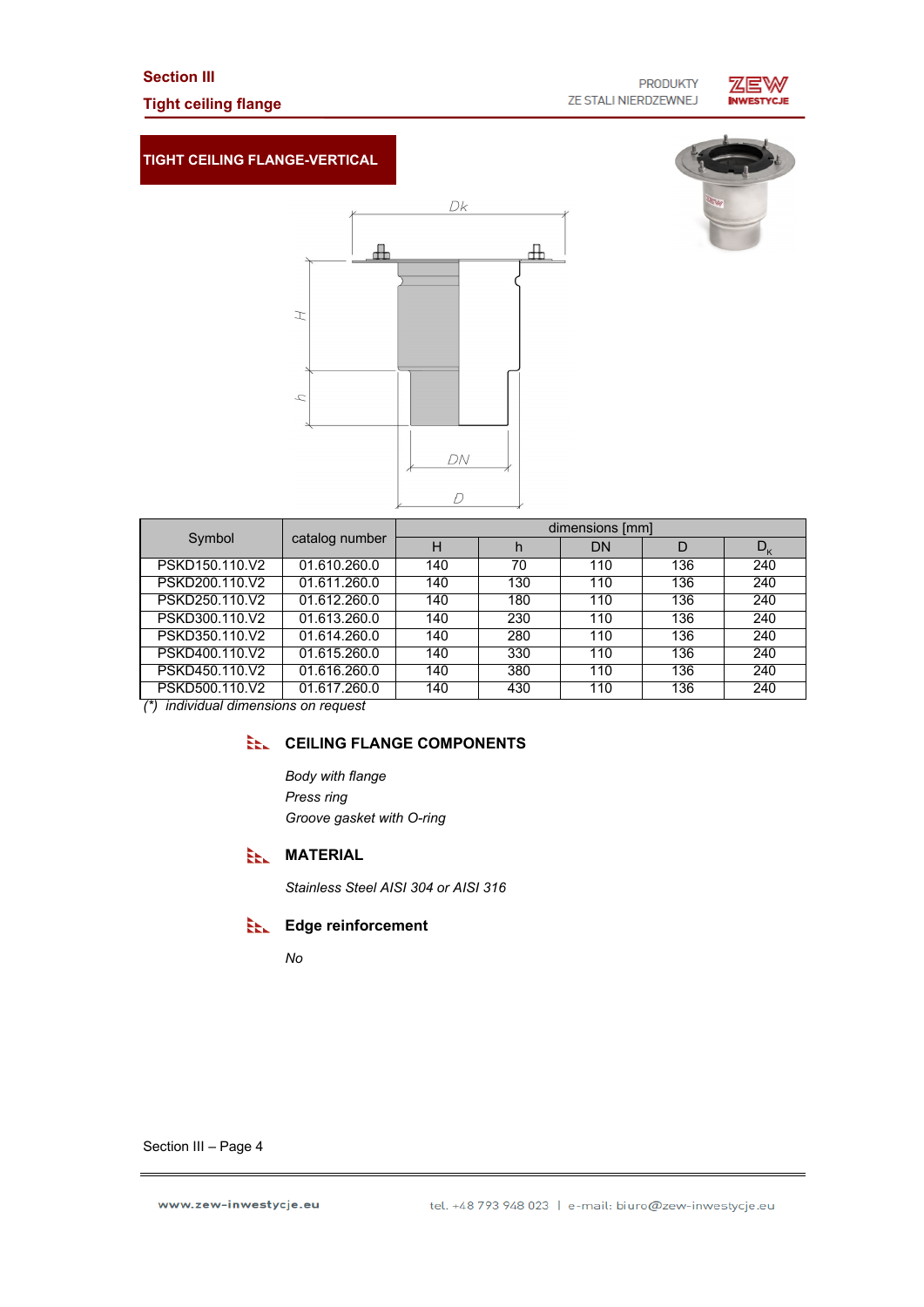#### **Section III**

#### **Tight ceiling flange**



#### **TIGHT CEILING FLANGE-VERTICAL**





| Symbol         | catalog number | dimensions [mm] |     |     |     |             |
|----------------|----------------|-----------------|-----|-----|-----|-------------|
|                |                | н               | h   | DΝ  | D   | $D_{\rm K}$ |
| PSKD150.160.V2 | 01.610.360.0   | 140             | 70  | 160 | 195 | 300         |
| PSKD200.160.V2 | 01.611.360.0   | 140             | 130 | 160 | 195 | 300         |
| PSKD250.160.V2 | 01.612.360.0   | 140             | 180 | 160 | 195 | 300         |
| PSKD300.160.V2 | 01.613.360.0   | 140             | 230 | 160 | 195 | 300         |
| PSKD350.160.V2 | 01.614.360.0   | 140             | 280 | 160 | 195 | 300         |
| PSKD400.160.V2 | 01.615.360.0   | 140             | 330 | 160 | 195 | 300         |
| PSKD450.160.V2 | 01.616.360.0   | 140             | 380 | 160 | 195 | 300         |
| PSKD500.160.V2 | 01.617.360.0   | 140             | 430 | 160 | 195 | 300         |

*(\*) individual dimensions on request*

#### **CEILING FLANGE COMPONENTS**

*Body with flange Press ring Groove gasket with O-ring*

#### **ELL MATERIAL**

*Stainless Steel AISI 304 or AISI 316*

#### ЕE. *Edge reinforcement*

*No*

Section III – Page 5